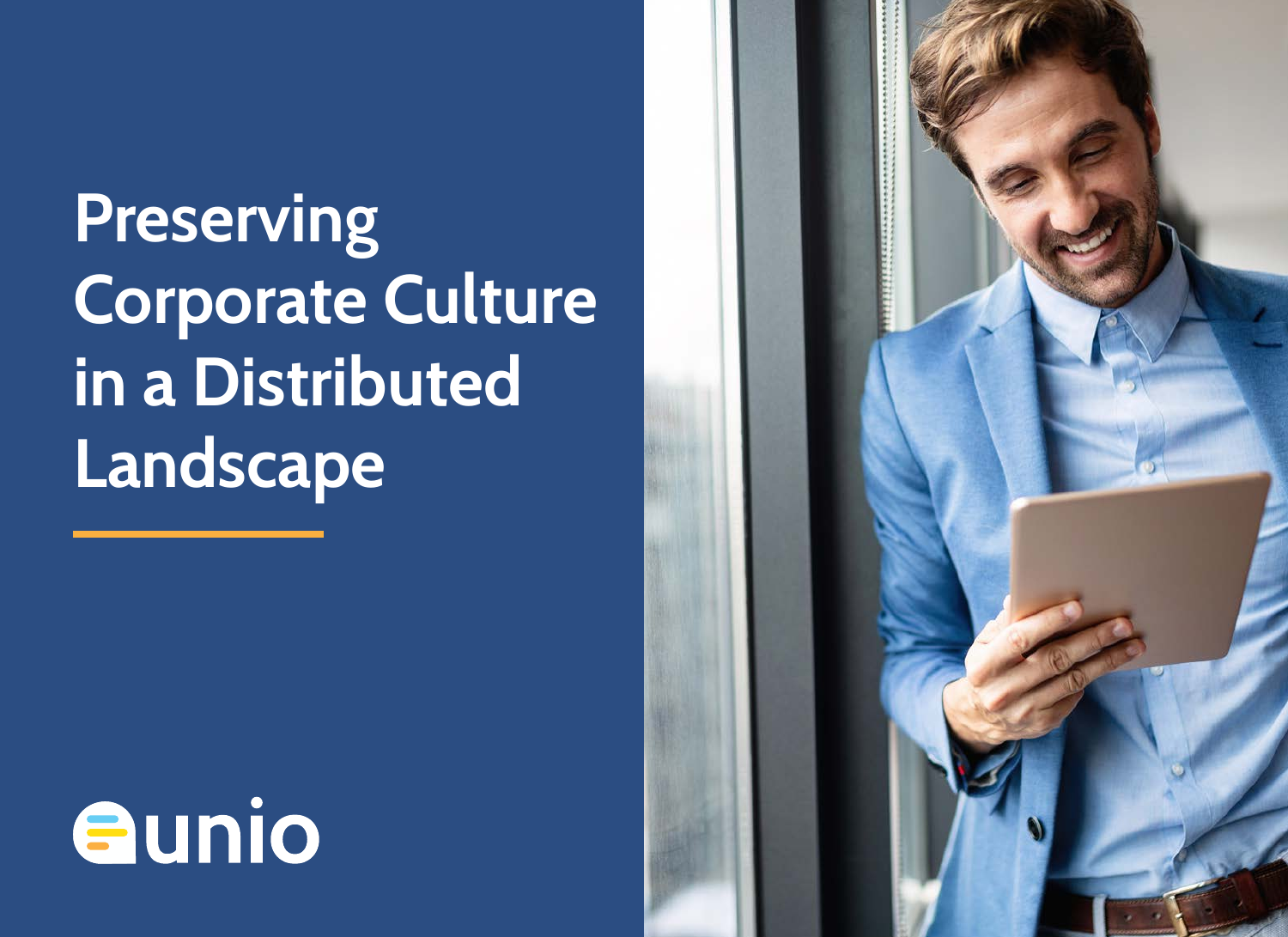

The coronavirus irrevocably changed the workplace. Five years of digital transformation and evolution occurred in less than five weeks. Now, one year into the pandemic, many have begun to wonder how a return to work will look, and how a post-COVID world might impact communication, collaboration, and culture.

We've gathered research from multiple sources to help you understand how your own culture might be impacted. More importantly, we'll also walk you through what you can do about it.

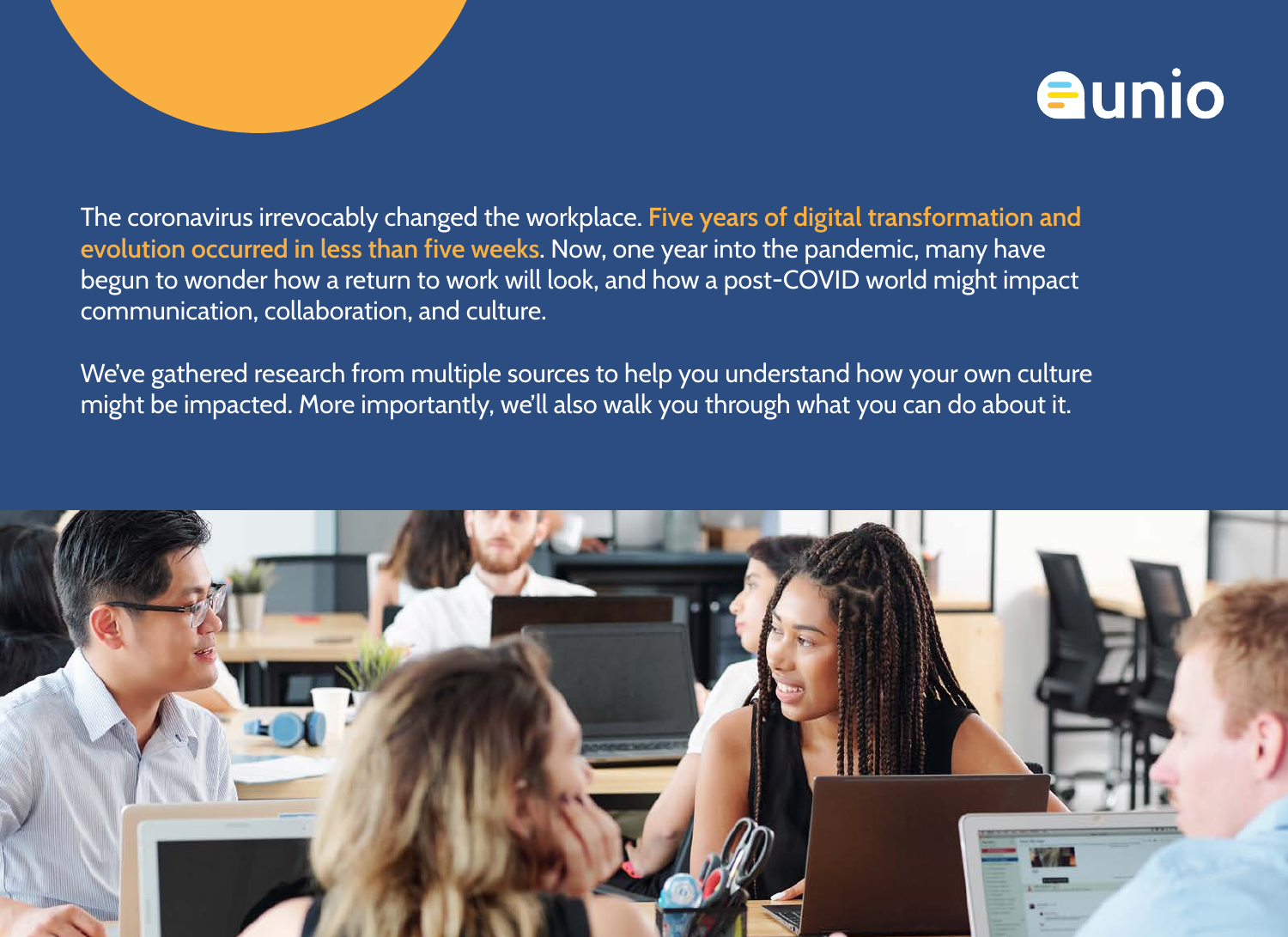"A less-interconnected network of relationships [among employees reduces](https://sloanreview.mit.edu/article/sustaining-employee-networks-in-the-virtual-workplace/)  the sense of commitment to one another and to the organization...Online communication may foster a more negative tone, as well as more selfserving behavior and even dishonesty."

MIT Sloan Management Review

**Aunio** 

# People Are Feeling **Disconnected**

Unfortunately, for all its benefits, distributed work suffers from just as many problems. In businesses that have not yet gotten a handle on remote communication, employees may feel increasingly isolated and disillusioned. And even for those businesses that have made an effort to address this, there are multiple unexpected roadblocks.

#### Of Employees...

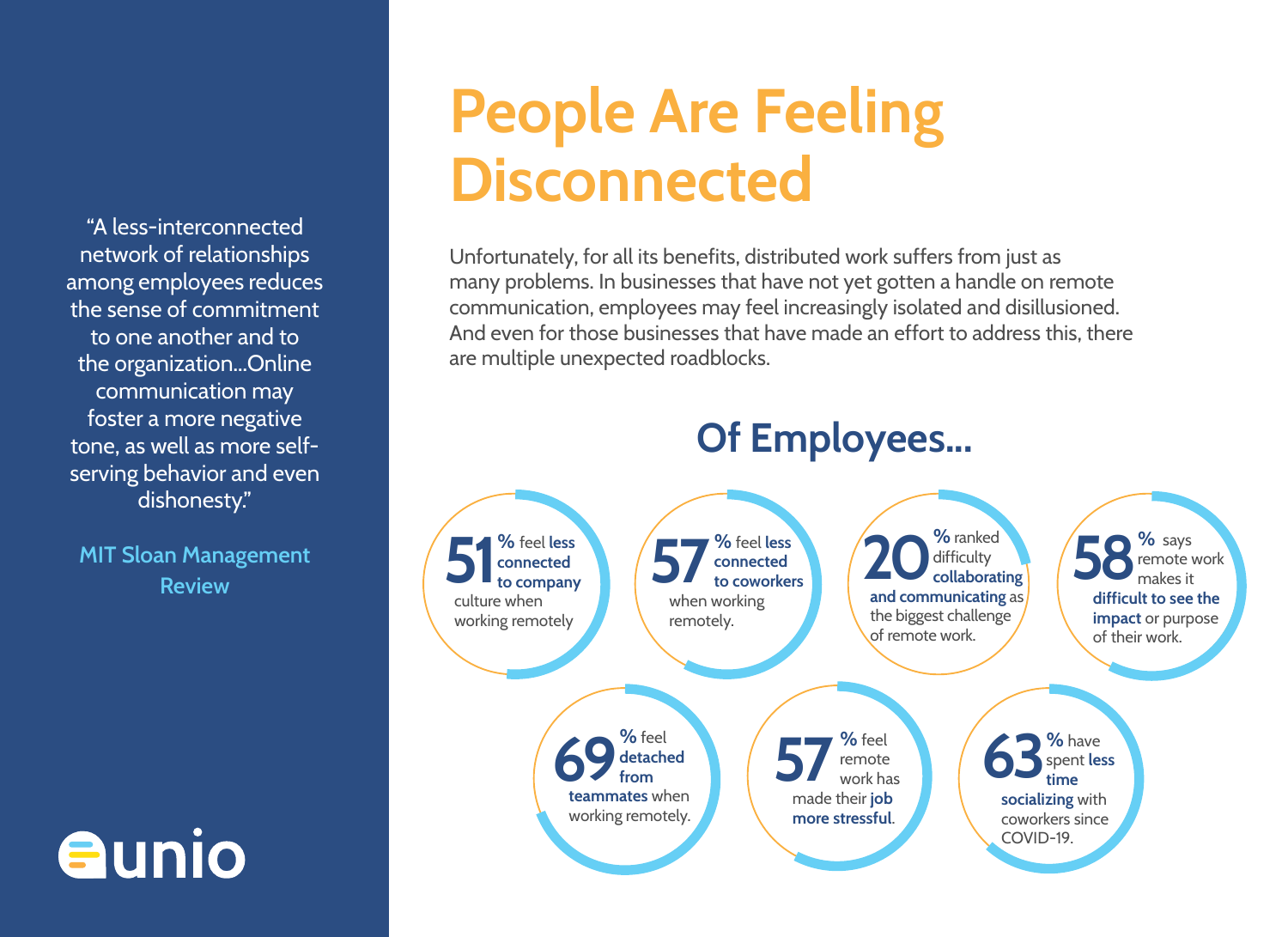# Loneliness Has a Very Real Impact

Disillusionment and declining productivity are not the only things employers must contend with. The prolonged isolation that often results from remote work, especially during COVID, can be devastating to the health of your workers. Mental illnesses aside, effects include...



#### And Their Mental Health Has Suffered For It...

"Working from home for many [people in our society is a risk for](https://sloanreview.mit.edu/article/sustaining-employee-networks-in-the-virtual-workplace/)  further alienation and feeling very lonely and distant. Going to work is not just getting a paycheque … it's also a sense of being connected."

Roger McIntyre, Professor of Psychiatry & Pharmacology, University of Toronto

**a**unio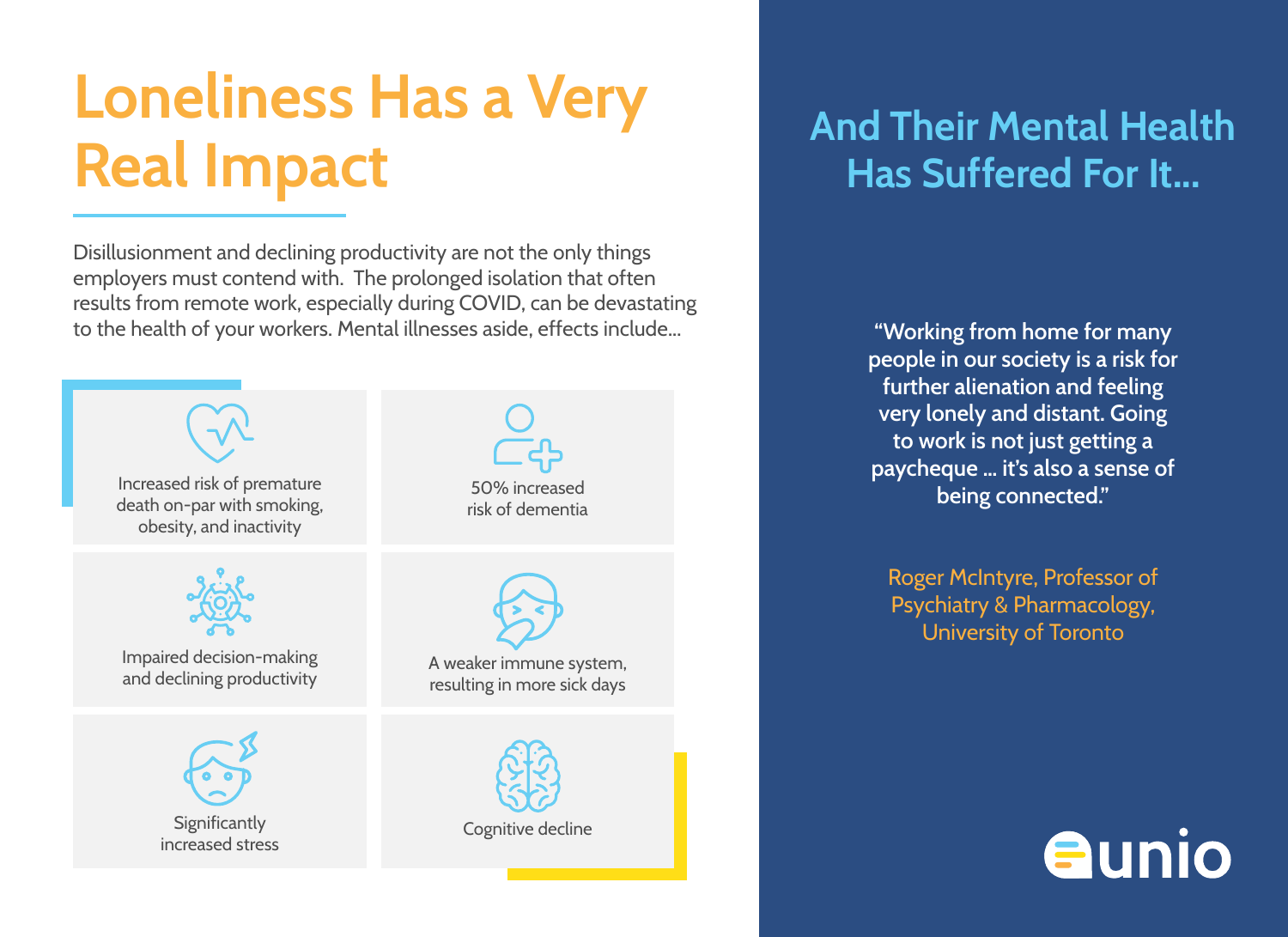**Which Employers** Must Do More To Address

#### *<u>aunio</u>*



say their workplace [productivity has been](https://www.mindsharepartners.org/mentalhealthatworkreport)  impacted by their mental health %

Employers lose an average of a year to absenteeism [217](https://www.businessgrouphealth.org/pub/?id=F3139C4C-2354-D714-512D-355C09DDCBC4)  [million days](https://www.businessgrouphealth.org/pub/?id=F3139C4C-2354-D714-512D-355C09DDCBC4)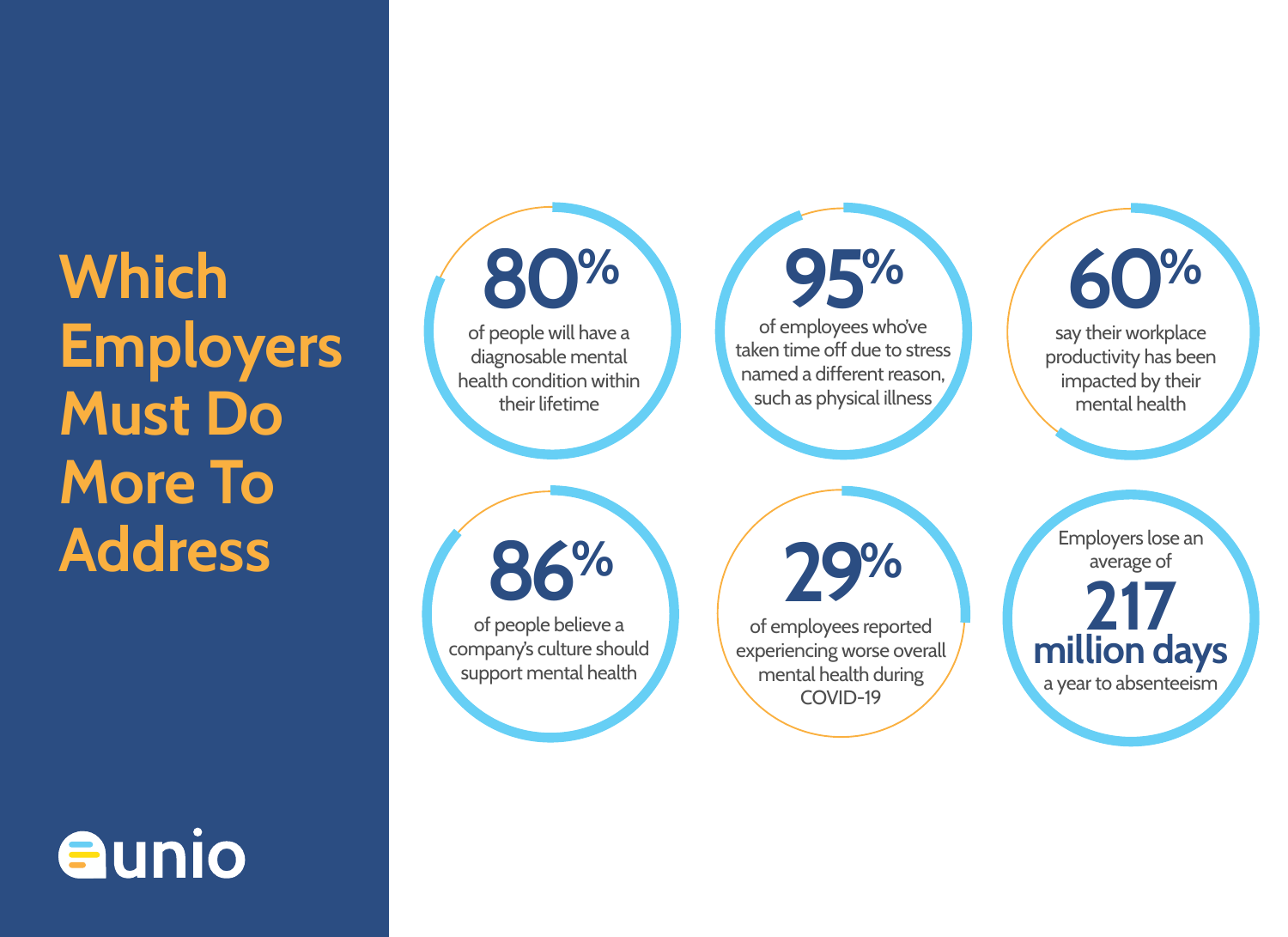# Workplace Communication Was Flawed Even Prior to COVID-19

Businesses spent an average of

[17 hours per week](http://https://www.quantifiedcommunications.com/blog/how-much-of-our-workday-do-we-spend-communicating)  clarifying previous communication

#### [70% of employees](https://netstorage.ringcentral.com/documents/connected_workplace.pdf)

had issues dealing with the high volume of communication

Workers spent an average of up to 60 minutes a day navigating between apps and toggled between them [up to 10 times an hour](https://netstorage.ringcentral.com/documents/connected_workplace.pdf) 

Miscommunication cost businesses an average of [\\$37 billion a year](https://www.provokemedia.com/latest/article/the-cost-of-poor-communications)

"We see [messaging] fatigue becoming a real [growing problem, triggered](https://sloanreview.mit.edu/article/sustaining-employee-networks-in-the-virtual-workplace/)  by the way companies are organized, with siloed systems and siloed departments and a lack of coordination...You have people doing messaging in silos and then they are all trying to work on multiple channels at the same time."

Steve Dille, Senior Vice President of Marketing, Message Systems

[74% of employees](https://www.tribalimpact.com/blog/how-to-improve-employee-communication-in-the-workplace)  felt they were missing out on company information/news

[62% of emails](https://blog.sanebox.com/2016/02/18/email-overload-research-statistics-sanebox/)  received by employees were either unimportant or irrelevant.

*<u>Aunio</u>*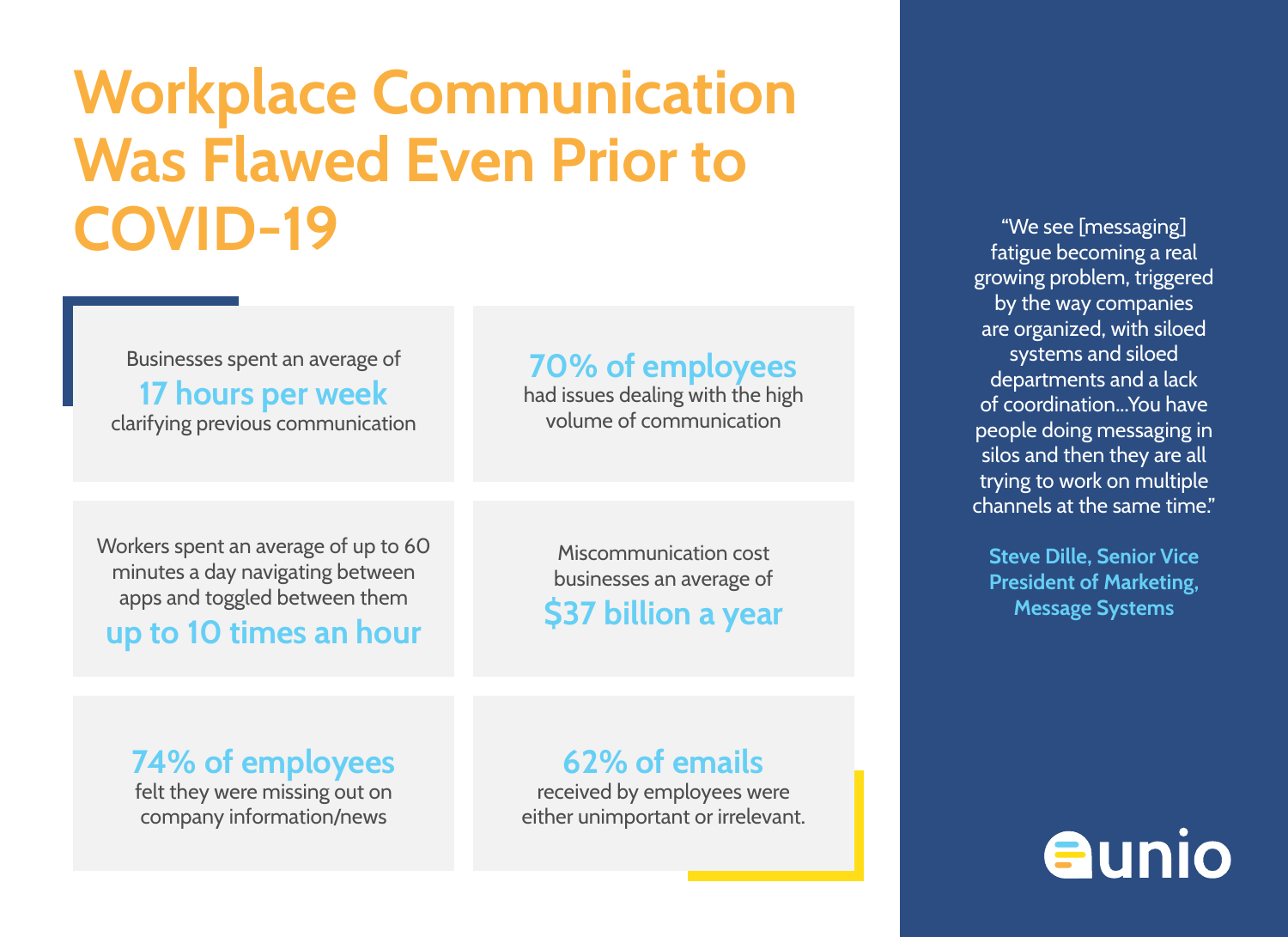# And Remote Work Only Exacerbates The Problem

"Before COVID-19, the average knowledge worker in the U.S. used 10 apps at least 25 times per workday...[Now] the number of apps has ballooned to 13, checked at least 30 times a day."

Fortune Magazine



84%

of employees say their business has introduced one [or more new communication](https://frontapp.com/blog/remote-work-diagnosing-disconnection)  platforms for remote staff

[but 56% say these new](https://frontapp.com/blog/remote-work-diagnosing-disconnection)  tools add more than four hours to their workweek

**.........** 

**41%** feel there are too many communication apps

50% receive 20+ emails a week

32% struggle with miscommunication between teams

32% feel there's now too much correspondence

34% feel there's not enough IT support

42 employeer employees feel their company communicates effectively

[39](https://alight.com/research-insights/employee-communication-coronavirus) % of enough information employees don't receive about what's happening in their business

50 % of<br>the necessary tools and managers do not have resources to support remote workers

[80% of](https://www.bcg.com/publications/2020/valuable-productivity-gains-covid-19)  who are dissatisfied employees with their connectivity to colleagues have seen productivity decline during the pandemic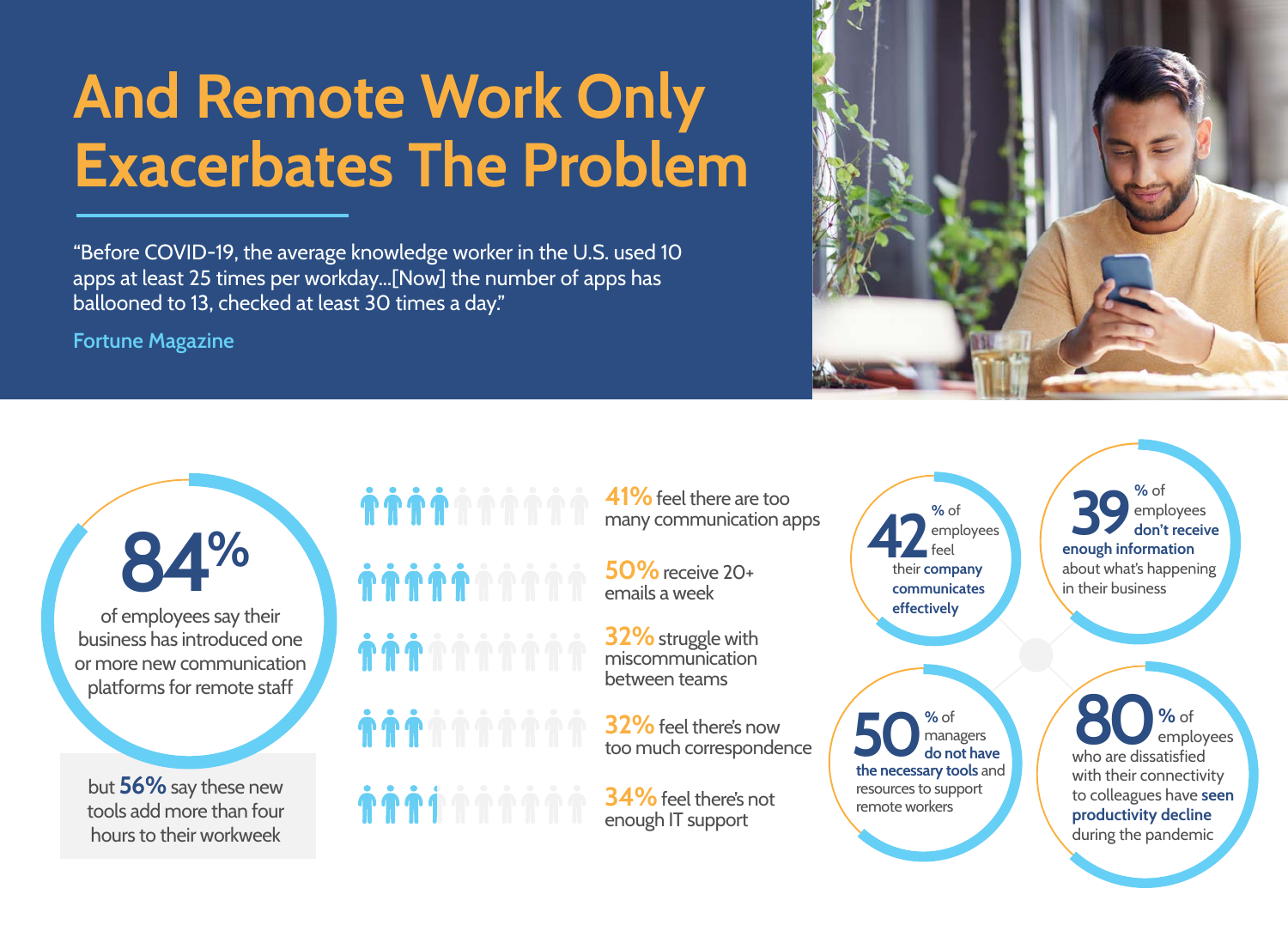### The Road to a Better Distributed Workplace

As the world embraces distributed work, businesses need to be aware of the problems it creates for employees. People are stressed. They're uncertain where they stand with their employer, and they're unclear on company culture.

Worse still, they're overwhelmed. There are too many messages, too many apps, and too many emails to contend with. Unless you address these issues, distributed work carries no benefits - only bottlenecks and drawbacks.



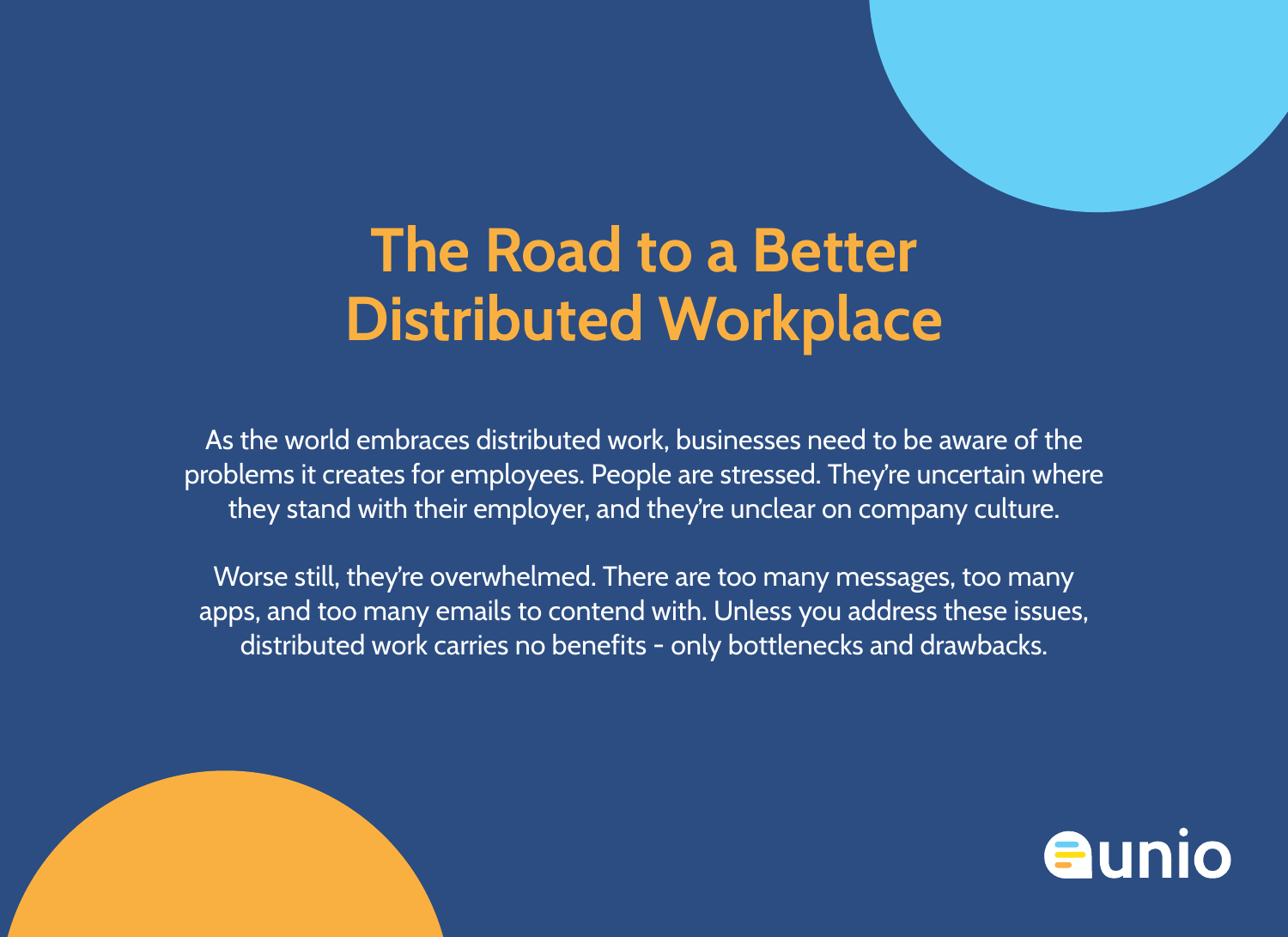# A Recipe for Successful Remote Culture

[Companies that retained a strong company culture during the](https://sloanreview.mit.edu/article/how-companies-are-winning-on-culture-during-covid-19)  pandemic shared the following traits in common.



| ၣၣႍၭ<br>Effective top-down<br>communication              | Transparent leadership<br>and management                                      | Clearly-explained and<br>understood strategies<br>and values | A focus on employee<br>health, safety, and<br>mental well-being | Flexible working<br>hours and family-<br>friendly policies |
|----------------------------------------------------------|-------------------------------------------------------------------------------|--------------------------------------------------------------|-----------------------------------------------------------------|------------------------------------------------------------|
| Willingness to<br>experiment with new<br>ways of working | Attunement to<br>outside factors<br>(ie. changing quarantine<br>requirements) | <b>Business agility</b>                                      | Low process and<br>policy complexity                            | <b>E</b> unio                                              |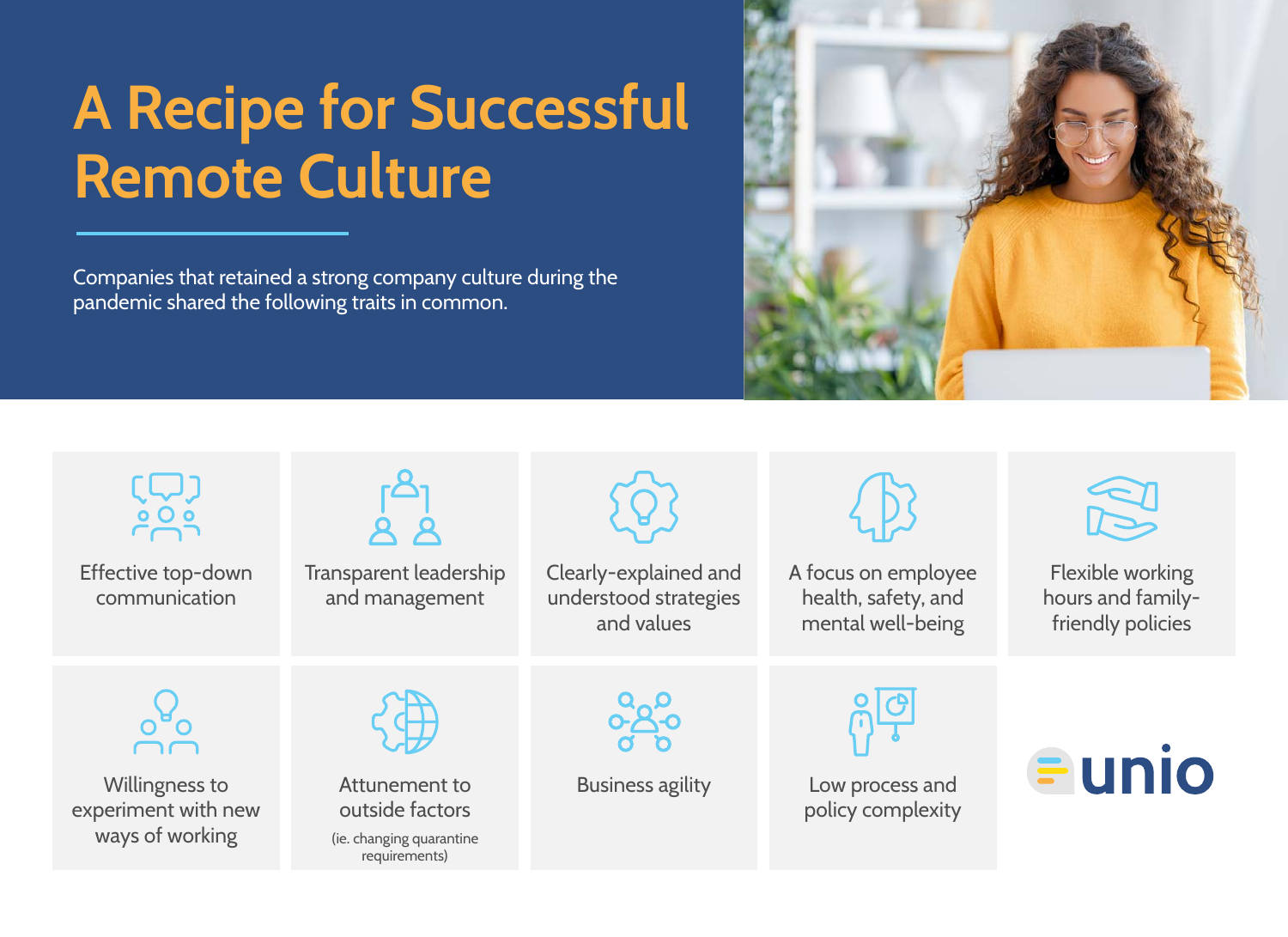#### Break Down Communication Silos

## Understand Your Employee's Needs

Give employees a place where they can [communicate openly and honestly](http://https://www.quantifiedcommunications.com/blog/how-much-of-our-workday-do-we-spend-communicating)

Promote a **collaborative** mentality, not a competitive one

#### Establish **common goals**

Give different teams and departments **reasons** to work together





Work Hours  $\left( 0\right)$ 

Social Interaction

Information





Mental Health

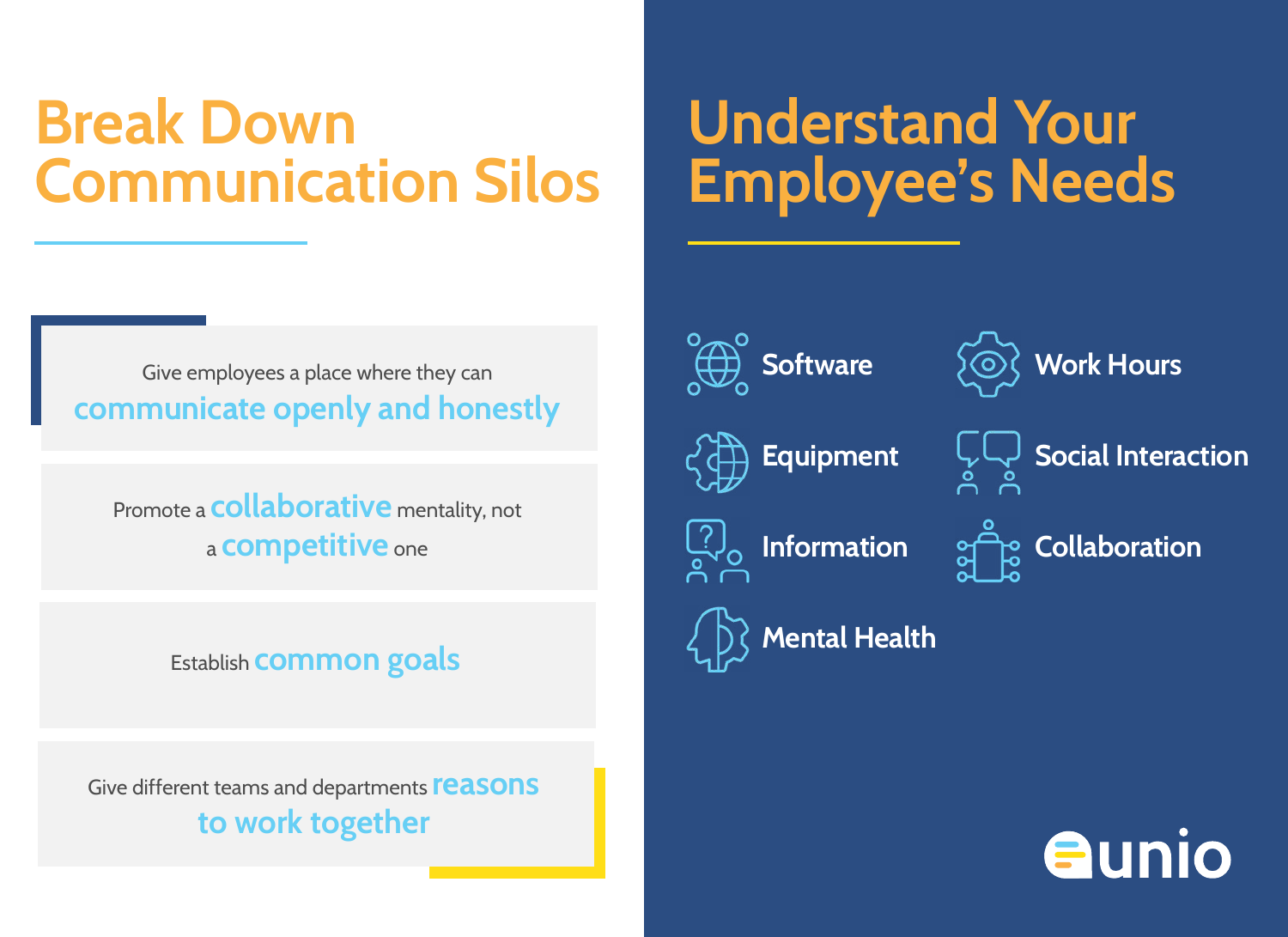#### Connect Leadership and Staff

# **Consolidate** Your Tools

- Support, not micromanagement
- Make leadership reachable and relatable
- Ensure easy availability
- Congratulate employees on successes
- Give advice, not criticism
- Congratulate employees on successes
- Give advice, not criticism
- Engage with employees in decision-making



# **Aunio**